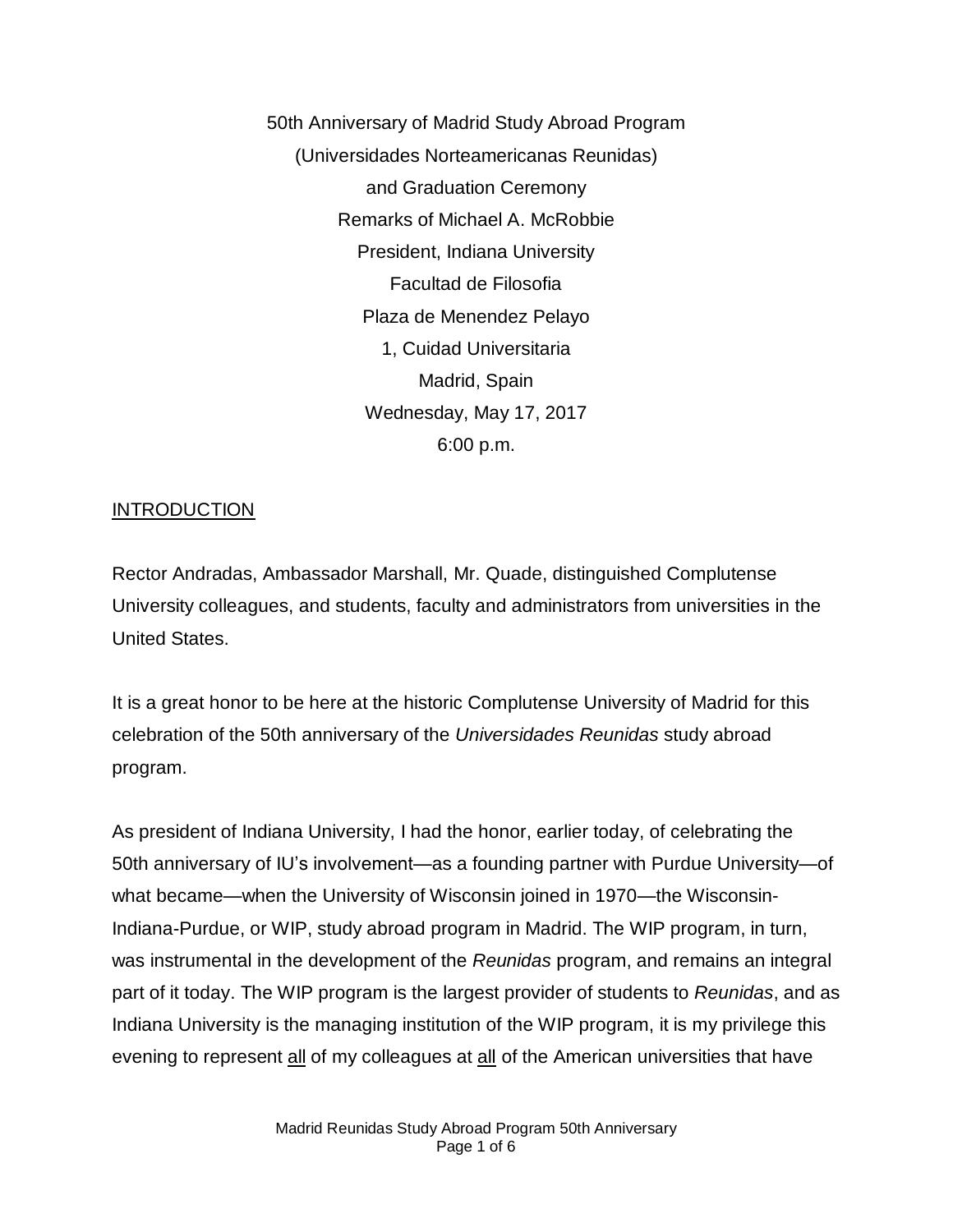benefitted enormously from their involvement in this remarkable program over many years.

I want to express thanks, on behalf of Indiana University and all of the American universities in *Reunidas,* to Rector Carlos Andradas and to all of his colleagues at the Complutense University of Madrid for their generous hospitality and for their continued and greatly appreciated support of the partnership we celebrate today.

I also want to thank Ambassador Capricia Marshall for her remarks. Ambassador Marshall is, of course, an alumna of our program, and as you have seen, is a remarkable example of the impact the Complutense has had on our students' lives and careers.

I also extend our most sincere congratulations to all of the students who are graduating from the *Reunidas* program this evening. It is a privilege to be here to witness your graduation ceremony. We expect all of you to carry forward your experience in Spain throughout your own lives and careers. And we know that you have all found this experience truly transformational.

## THE COMPLUTENSE UNIVERSITY OF MADRID

This historic building in which we are gathered, the Facultad de Filosophia y Letras building at the Complutense University, reminds us of a more tragic and somber past, for it was right here that the International Brigade—that included a number of Americans—was based during the Battle of Madrid during the Civil War, as savage fighting divided the campus.

But this building and the Complutense University also remind us of a different past. Indiana University—and many other great American research universities—owe a great debt of gratitude to the much older European universities, like the Complutense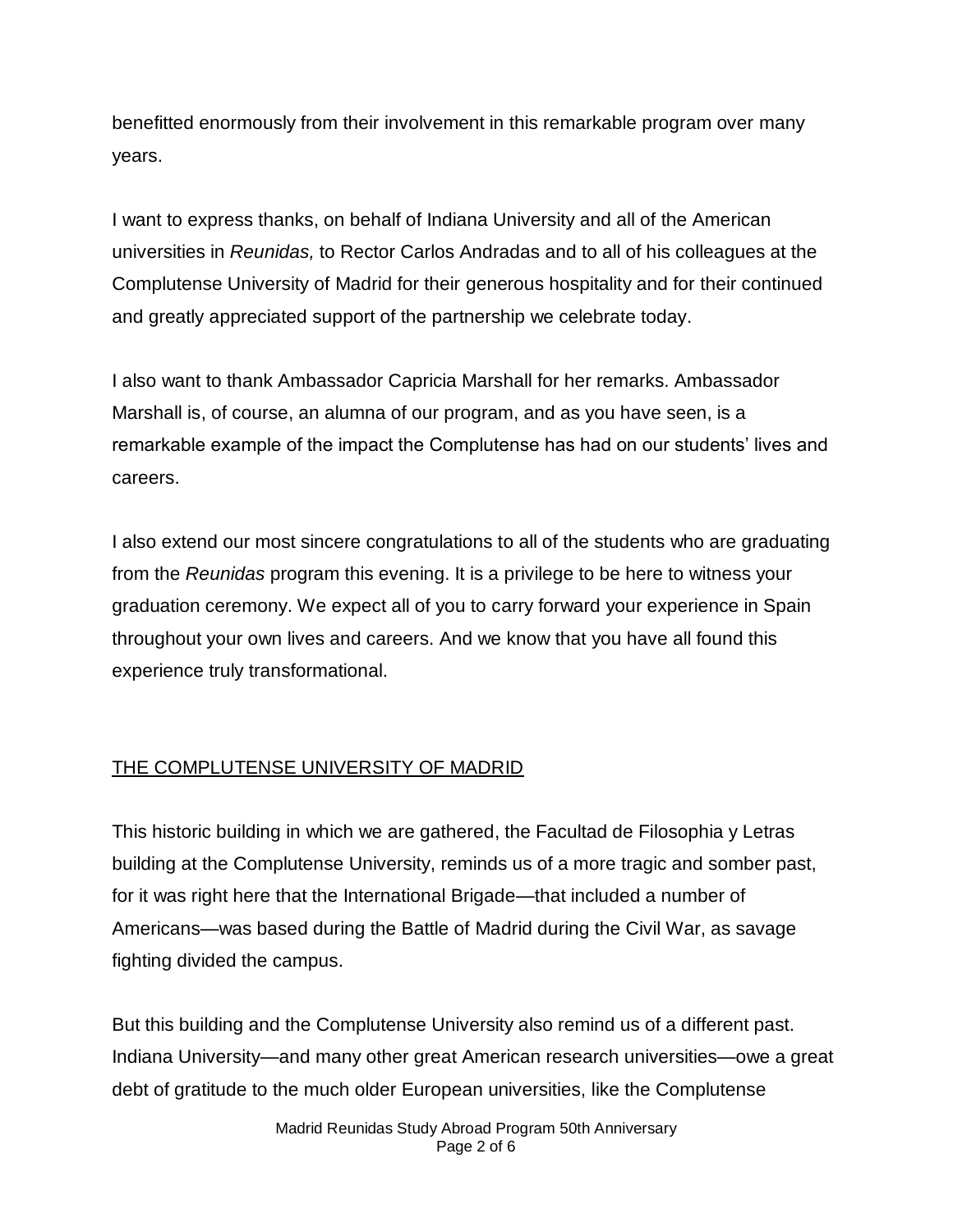University, as they were highly influential in the development of American universities in their earliest days.

Since its earliest days in the late 13th century, the Complutense has provided an education of the highest quality to students who have gone on to become renowned philosophers; writers; scientists; historians; military leaders; and heads of state, including many who have served as Prime Minister of Spain.

# AN EDUCATION THAT PROVIDES STUDENTS WITH GLOBAL LITERACY

Indiana University and its institutional colleagues in *Reunidas* have sent students to study here for over 50 years because we believe that student study and service abroad are essential components of a contemporary education meant to prepare students to live and work in the modern world.

Study abroad is an important way of ensuring that our students become globally literate not just in their major fields of study, but more generally.

Of course, none of this was as widely appreciated 50 years ago as it is today. Today, study abroad is heavily encouraged and even expected among certain populations of students.

In fact, increasing the number of IU undergraduates who study abroad has been a top priority of mine during my ten years as president of Indiana University. Today, IU's Bloomington campus ranks in the top ten out of about 1,200 universities in the United States in terms of the number of students who study abroad.

Even more importantly, students who have studied abroad universally say that it is a life-changing experience. For many undergraduates, their time studying abroad is also their first time travelling abroad. So not only are they acquiring global literacy and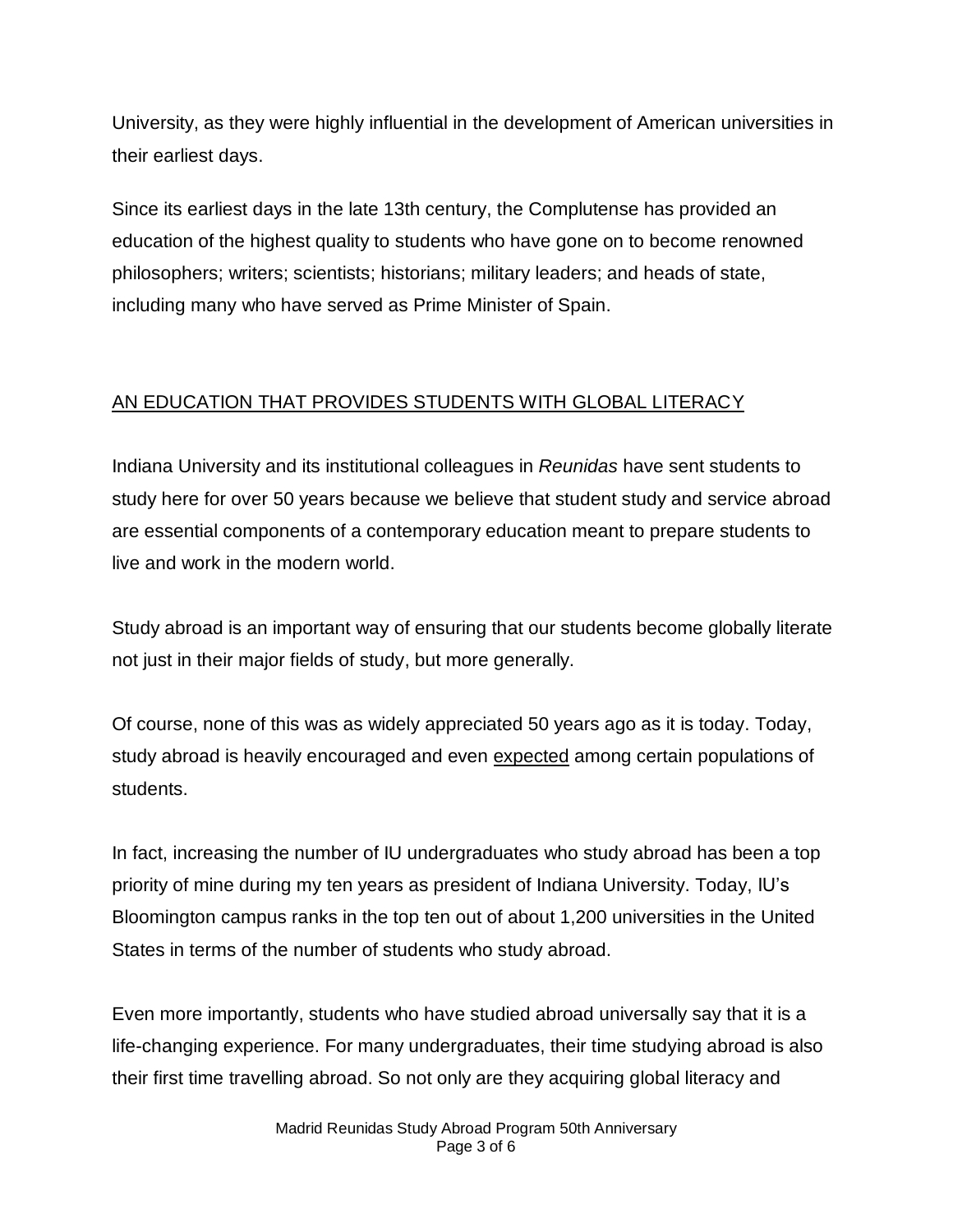understanding, but they are also learning the skills of, and gaining confidence in, living, working, studying, and travelling internationally. And the contacts they make while studying abroad often lead to lifelong friendships and lasting valuable international networks.

## THE UNIVERSIDADES REUNIDAS PROGRAM

For five decades, the *Reunidas* study abroad partnership, whose anniversary we celebrate today, has enjoyed tremendous success and has had a major impact on the lives of thousands of students.

Almost 3,000 students—from Indiana University, the University of Wisconsin, and Purdue University alone—have studied here in Madrid over the last 50 years.

Not only is the *Reunidas* program one of the oldest programs of its kind, it was also—in many respects—a groundbreaking program.

The spirit of goodwill exhibited by the Complutense in the 1960s—a challenging historic period for all universities—was truly remarkable. The university worked with the program's founding American partners in a spirit of generous cooperation and collaboration, welcoming American students and integrating them into the university at a time when some American activities on the world stage were controversial, and at a time when the Complutense, like all universities, was dealing with its own internal challenges. Over the years, students in the program have had a remarkable opportunity to witness firsthand Spain's transition to democracy as well as the country's maturation as a modern, democratic nation.

Another noteworthy aspect of the program that contributed to its success was the Complutense's commitment to making it affordable for students at public universities in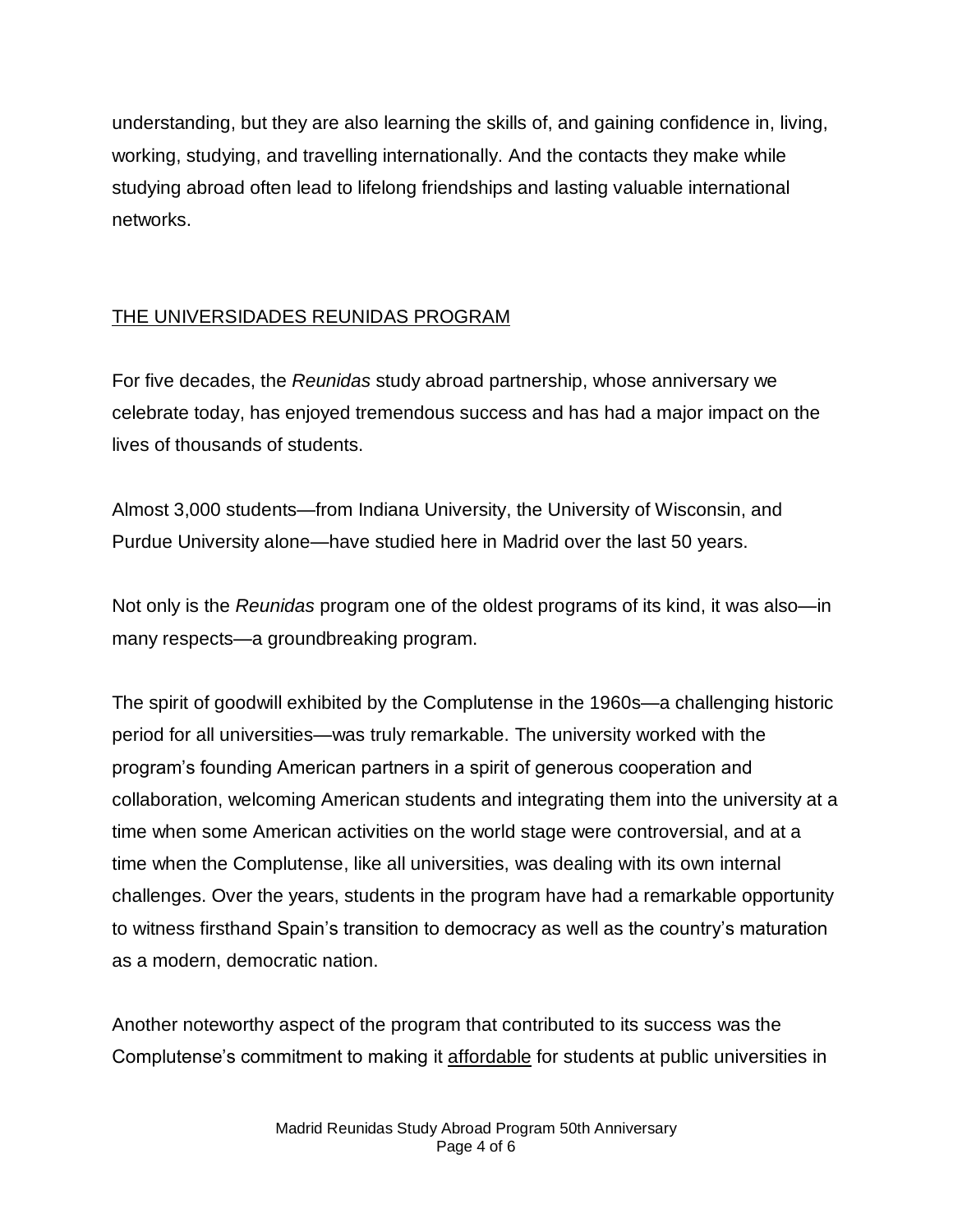the United States to obtain an immersive experience in Spain and to gain a deep appreciation for Spain's political, social, and cultural role in the world.

In the program's early days, the university established special courses for American students taught by some of the most exceptional and distinguished faculty members in all of Spain—renowned poets, art historians, and philosophers—a number of whom taught for *Reunidas* for decades, often in addition to other duties.

*Reunidas* also afforded our own U.S. faculty members an opportunity to provide leadership for the program. In this way, they deepened their own connections with Spain while also building longstanding ties with their students which grew out of their mutual cultural explorations during their time abroad. Many of these professors have joined us here today to help us celebrate this occasion.

As we celebrate the 50th anniversary of this remarkable program, and as the program enters its next phase, we can all be confident that the partnership between our institutions will continue to thrive.

On behalf of Indiana University, I extend my congratulations and most sincere thanks to Rector Andradas and his predecessors; to all of the faculty, students, and staff of the Complutense University of Madrid; and to all of the faculty and staff from IU and our partner institutions who have helped to make the *Universidades Reunidas* program such an enormous success for half a century.

# PRESENTATION OF HART BENTON MEDALLION TO RECTOR CARLOS ANDRADAS

The splendid *Reunidas* program has brought enormous benefits to all of the American universities that have been involved, and it has enormously and positively affected the lives of many students by providing an opportunity for intensive growth and learning.

> Madrid Reunidas Study Abroad Program 50th Anniversary Page 5 of 6